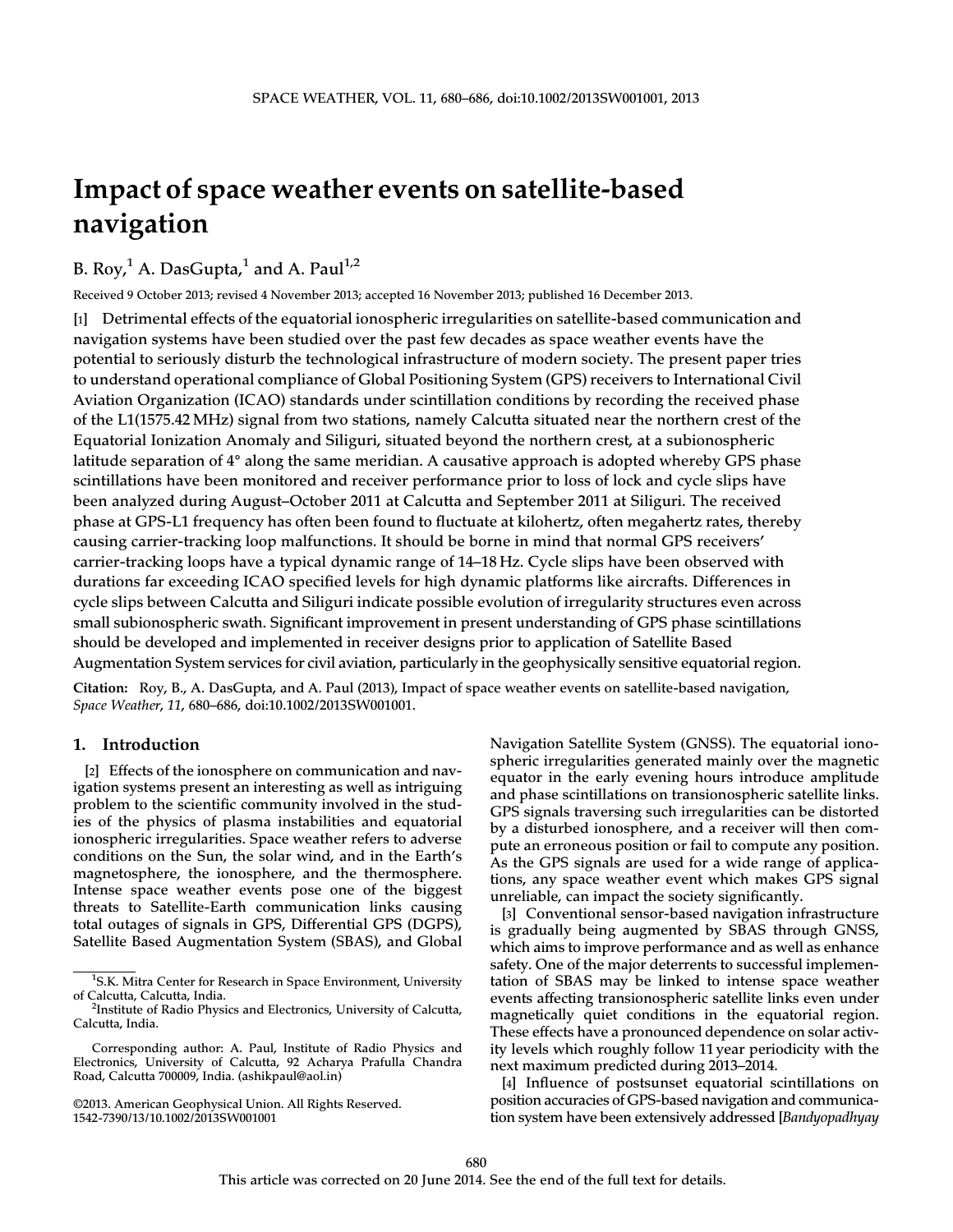et al., 1997; Kintner et al., 2001, 2004; DasGupta et al., 2004; de Paula et al., 2010]. Bandyopadhyay et al. [1997] discussed cases of carrier-to-noise (CNO) ratios and Position Dilution of Precision (PDOP) fluctuations observed on GPS links during scintillation from Calcutta situated near the northern crest of the Equatorial Ionization Anomaly (EIA) during solar minimum period. Degradation of position accuracies during intense scintillation events as frequently encountered on GPS links observed from Calcutta during high sunspot number years have been reported in DasGupta et al. [2004]. Impact of the relative motion between drifting ionospheric irregularities and GPS satellite vehicles on the receiver tracking loop performance, particularly under conditions of resonance, may lead to higher probability of loss of lock due to the longer duration of the amplitude fades [Kintner et al., 2001, 2004]. Moving receivers, particularly onboard high dynamic platforms like aircraft, may be subject to situations where a predominant east-west motion of the receiver may match velocities with eastward drifting irregularities resulting in enhanced scintillations rather than receivers having a north-south component of motion where resonance will occur only for specific orientations and projection angles [Rodrigues et al., 2004]. Effects of the interplay between the GPS satellite trajectories and the drifting ionospheric irregularities on the receiver performance have been studied from the geophysically sensitive Indian longitude sector during the vernal equinox of 2004 [DasGupta et al., 2006]. Under the Conjugate Point Equatorial Experiment (COPEX), de Paula et al. [2010] presented zonal spaced GPS (1.575 GHz) and VHF (250MHz) receivers' data collected simultaneously at two magnetic conjugate sites of the COPEX geometry, namely Boa Vista and Campo Grande. The results showed the coexistence of kilometer (VHF) and hundred-meter scale (GPS L band) irregularities into the underlying depletion structure. Carrano et al. [2005] characterized and modeled the effects of scintillation on GPS position accuracy using data recorded at Ascension Island during March 2002. This paper discusses the duration of SBAS service outages depending on the duration and severity of ionospheric scintillations, geometry of the satellites in view, and the recovery time of the equipment. A case study of deep signal fading on all satellite links in view recorded at Ascension Island in 2001 has been reported by Seo et al. [2009] highlighting the importance of short reacquisition time under frequent deep signal fading. Moraes et al. [2011] presented a comprehensive study of high-rate GPS scintillation measurements from Brazil near the Equatorial Anomaly under high solar activity conditions.

[5] One of the deepest solar minima, possibly since Maunder minima, occurred during 2006 to early 2010 when only four cases of GPS scintillations were observed from Calcutta on 2 February 2008, 25 September 2008, 8 October 2009, and 13 March 2010. Two of these events, namely the ones occurring on 8 October 2009 and 13 March 2010 have been reported in Paul et al. [2011] and a third one on 25 September 2008 has been presented in Das et al. [2012].

[6] The basic objective of GNSS is to provide collectively worldwide Positioning, Navigation, Timing (PNT) determination capability available from the core satellite constellation comprising of GPS, Global Navigation Satellite System (GLONASS), and Galileo. Combining GPS, GLONASS, and Galileo, an average of 15 satellites are expected to be in view from any point on the surface of the Earth. Ionospheric scintillations may cause amplitude fades in excess of 20 dB-Hz on GPS channels at equatorial locations. This figure assumes importance in view of the fact that conventional communication receivers have a typical dynamic range of 25–30 dB-Hz. Errors introduced in the phase tracking loop of a GPS receiver introduces "cycle slips," while dithering of the tracking frequency in the frequency tracking loop of the receiver produces "loss of lock". These fades could cause cycle slips and stress the receiver to lose lock on the transmitted signals only to be reacquired at a later time leading to intermittent availability of service. From the operational standpoint, cases of rapid and intense fluctuations of the amplitude and phase of the received signal prior to loss of lock, which severely stresses the performance of the tracking loops, have not been extensively studied from the equatorial region, with the exception of notable results being obtained from the South American sector [Carrano] et al., 2005; Seo et al., 2009; Moraes et al., 2011]. This lacuna possibly resulted from lack of access to received carrier phase of GPS signals. Strong phase scintillations have the potential to stress phase lock loops (PLL) in GPS/GNSS receivers resulting in loss of phase lock and frequent cycle slips, thereby impeding carrier phase measurements [Humphreys et al., 2005]. Information related to threshold performance levels of receiver tracking loops are extremely vital, particularly for high dynamic platforms like aircrafts and safety-of-life applications that rely on integrity, accuracy, and availability [RTCA, 2006]. This issue provides sufficient motivation to ascertain the level of compliance of GPS measurements at equatorial latitudes to aeronautical approach with vertical guidance (APV) performance requirements as specified by the International Civil Aviation Organization (ICAO).

[7] GPS receivers operating at L band frequencies normally utilize semicodeless techniques to track the encrypted L2 (1227.6 MHz) P(Y) signal. Carrier-to-noise ratio (CNO) may be degraded by 15–35 dB as a result of semicodeless tracking [Woo, 1999]. GPS modernization program is focused on addition of new navigation signals L2C and L5 (1176.45 MHz) to the GPS constellation. The L2C signal will be dedicated for civilian applications, while L5 is exclusively reserved for aviation navigation services. Overall robustness of this dual-frequency mechanism to ionospheric scintillations could be ascertained during the upcoming solar maximum through a study of correlated scintillations.

[8] Although phase scintillations have been studied over the past three decades, records of GPS phase fluctuations during intense space weather events have been sparse from the Indian longitude sector [Paul et al., 2011]. The present paper reports observations of GPS phase scintillations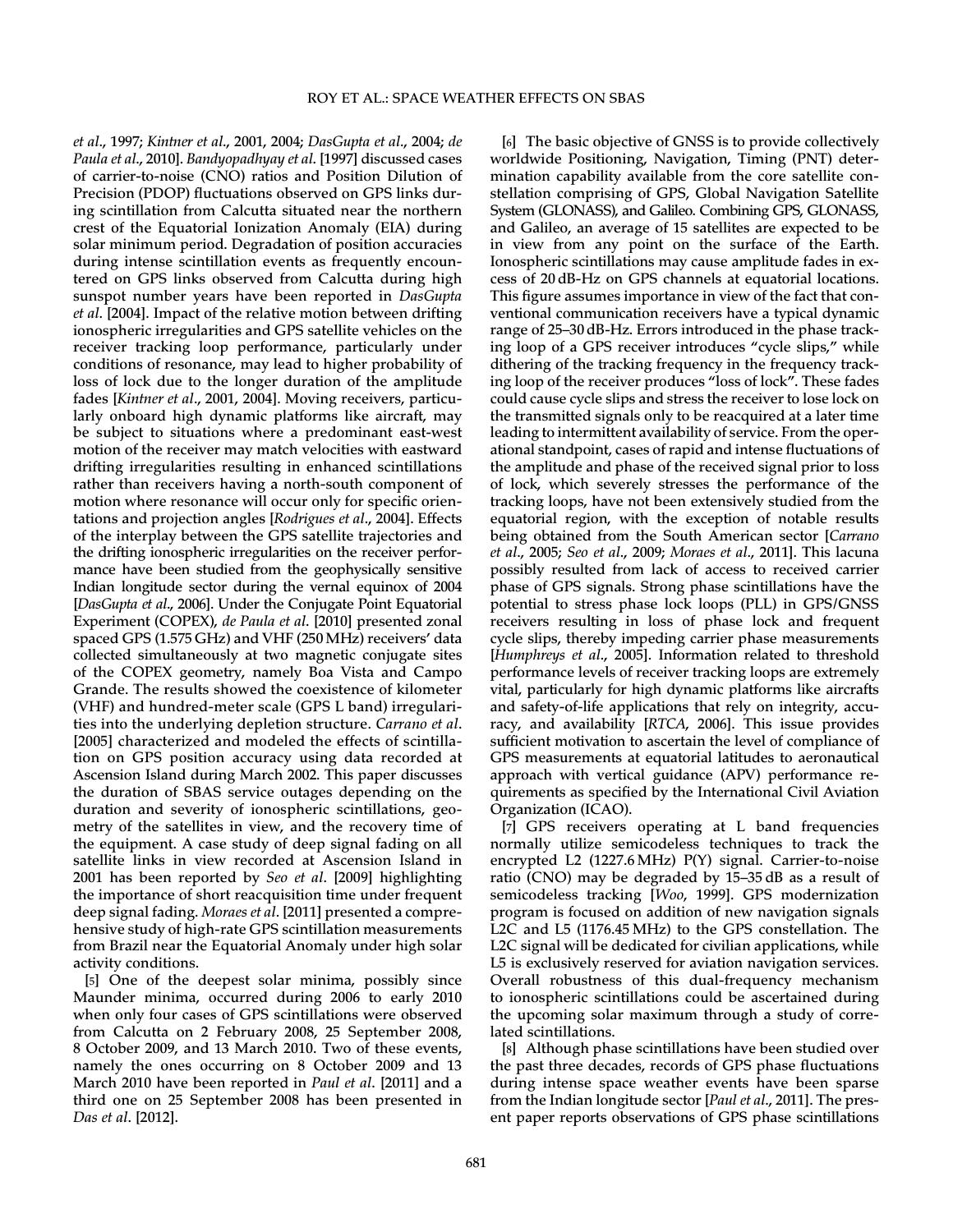

Figure 1. Variation of  $S_4$  and elevation with Universal Time as observed from Calcutta on the SCINDA website http://capricorn.bc.edu/scinda/india on 23 September 2011.

observed during intense space weather events under magnetically quiet conditions from Calcutta (22.58°N, 88.38°E geographic; 32°N magnetic dip) during August through October 2011 and from Siliguri (26.72°N, 88.39°E geographic; 40°N magnetic dip) during September 2011. Operation of dual-frequency GPS receivers from this chain of stations provided the capability of tracking equatorial ionospheric irregularities from locations around the northern crest of the equatorial ionization anomaly (EIA) to locations beyond the northern crest. The present study tries to develop a causative understanding behind loss of lock and cycle slips using the received carrier phase of GPS L1 (1575.42MHz) signals from Calcutta and Siliguri. Operational compliance of GPS receivers to ICAO standards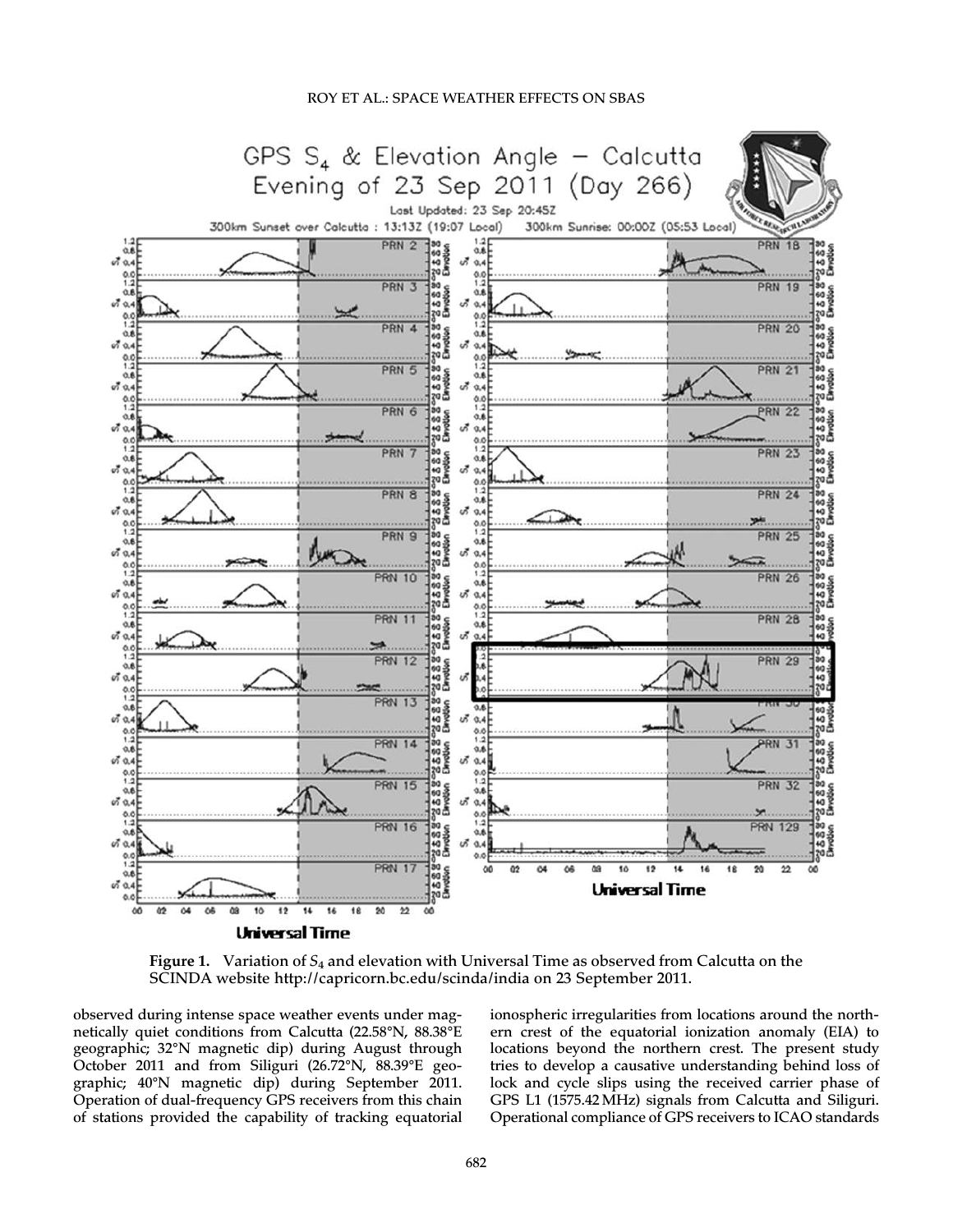

Figure 2. Variation of received phase at GPS L1, first successive difference, second successive difference, and PDOP, on SV29 link observed from Calcutta on 23 September 2011 during 11:00–17:00 UT.

under intense ( $S_4 > 0.6$ ) ionospheric scintillations, frequently encountered in the equatorial and low-latitude regions, needs rigorous validation in view of possible applications by SBAS. However, efforts to design receivers to tackle adverse ionospheric conditions are still in their infancy, possibly due to noncognitive approaches adopted. The physics behind receiver loss of lock and cycle slips need quantification under most stringent conditions likely to be encountered in the low latitudes during postsunset hours of equinoctial months.

### 2. Data

[9] The Space Weather group at the Institute of Radio Physics and Electronics (IRPE), University of Calcutta, Calcutta (22.58°N, 88.38°E geographic; 32°N magnetic dip) presently operates dual-frequency software-based GPS capable of measuring TEC and phase of the GPS L1 and L2 signals. The software GPS receiver operational at Calcutta provides output like satellite vehicle number, their elevation, azimuth, carrier-to-noise (CNO) ratios at GPS L1 and L2, S4, and TEC with the option of user-defined sampling rates. The user can also select the outputs that need to be logged out of all the available parameters. While amplitude scintillation index can be directly derived, phase scintillation data requires preprocessing before obtaining the phase scintillation index and other related ionospheric parameters. The received carrier phase data from a particular GPS satellite vehicle has major contribution from the geometrical path length, and minor contributions from the free space Doppler and the ionosphere. The data was sampled at a very fast rate of 0.02 s (50 Hz). Thus, taking the difference between two consecutive samples would eliminate the common terms, namely the path length and the free space Doppler, assuming the satellite movement to be negligible over this short time interval. This process gives at its output, the ionospheric contribution [Paul et al., 2011].

[10] IRPE has been an active station under the international Scintillation Network Decision Aid (SCINDA) program since November 2006. This group also operated a dual-frequency GPS receiver at the Department of Physics, North Bengal University, Siliguri (26.72°N, 88.39°E geographic; 40°N magnetic dip) located more or less along the 88°E meridian during September 2011 on a campaign mode thereby having the capability of tracking equatorial ionospheric irregularities from locations around the northern crest of the EIA to locations at 40°N magnetic dip.

[11] After the abnormally prolonged minima of the solar cycle spanning 2006 through 2010, scintillation activity has dramatically been enhanced in 2011 with 38 nights of intense ( $S_4$ ≥0.6) GPS L band scintillations during February– April 2011 and 22 nights during August–October 2011, observed from Calcutta, situated near the northern crest of the Equatorial Ionization Anomaly (EIA) in the Indian longitude sector. Cases of intense  $(S_4 > 0.6)$  scintillations affecting different GPS links during two equinoctial periods, February–April, 2011 and August–October, 2011, observed from Calcutta, situated underneath the northern crest of the EIA and during September 2011 from Siliguri located beyond the northern crest, have been characterized on the basis of elevation  $(>15^{\circ})$ , carrier-to-noise ratios (CNO) at L1 frequency, PDOP, pseudorange rate (PRR) and received phase at L1 to understand the impacts on navigational accuracy. In order to eliminate slow fluctuations in CNO arising out of GPS satellite vehicle movements, the deviations of CNO from the moving averaged values have been shown at L1 frequency. Pseudorange rate (PRR) refers to time derivative of satellite pseudorange. PRR represents the time rate of change of TEC along a particular SV link without combining TEC temporal gradients from different sections of the sky affected by varying ionization gradients.

#### 3. Results

[12] Plots of GPS  $S_4$  and elevation angle are obtained as a function of Universal Time on different GPS links observed by the SCINDA receiver from Calcutta on the website http://capricorn.bc.edu/scinda/india. Data recorded at Calcutta and Siliguri have been analyzed over the entire period of observation. The results for 23 September 2011 are being presented as a representative case. Figure 1 shows the variation of elevation and  $S_4$  on different GPS links as observed from Calcutta on 23 September 2011. On 23 September 2011, a magnetically quiet day with a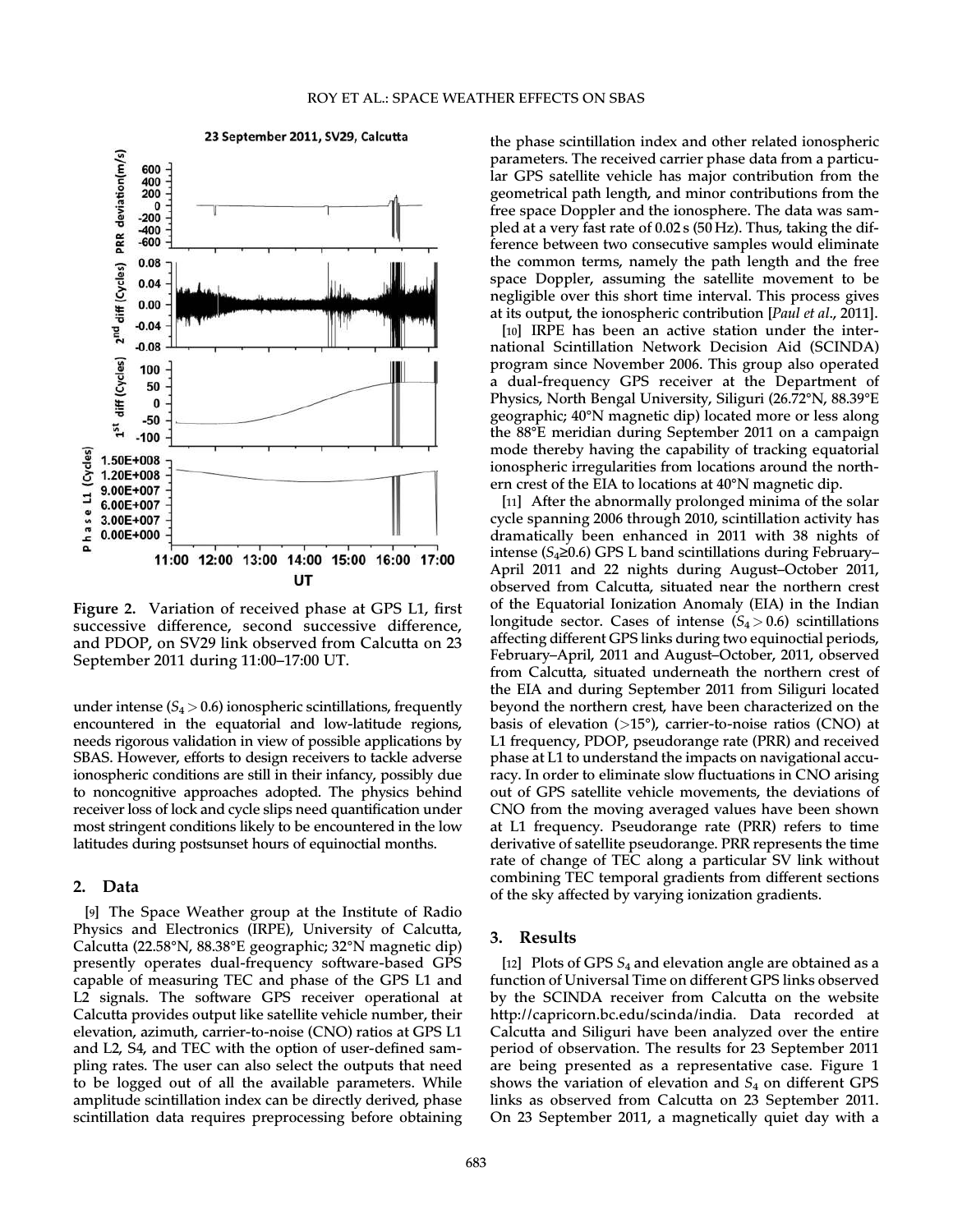

Figure 3. Variation of second successive difference of phase and CNO at L1 on SV29 link observed from Calcutta on 23 September 2011 during 14:30–17:00 UT.

sunspot number of 59, a number of GPS links, namely, SV9, 15, 18, 21, 29, and geostationary SV129 (elevation: 27°, azimuth: 106°) were found to experience intense amplitude scintillations  $(S_4 > 0.6)$  during 13:00-18:00 Universal Time. Two distinct patches of scintillations may be identified on the SV15 and SV29 links. Highlighting SV29 as a representative case, Figure 2 shows the variation of received phase at GPS L1, its first successive difference, second successive difference, and pseudorange rate (PRR) deviations during 11:00–17:00 UT. The lowermost panel which shows the variation of the received phase at GPS L1 frequency is not detrended, and hence, ionospheric effects are not pronounced. It is predominantly influenced by the phase contributions arising from the geometrical path as explained in the Data section. The second successive difference of phase at L1 clearly shows patches of phase scintillations around 14:30 UT and again around 16:00 UT. Phase scintillations on SV29 were stronger around 16:00 UT of 23 September 2011 compared to the patch around 15:00 UT. However, SV29 was at a higher elevation angle of 60° around 15:00 UT and a lower elevation of 40° around 16:00 UT. The second successive difference eliminates nonionospheric contributions in the received phase. The PRR deviations are found to have close correspondence with the occurrence of phase scintillations with significant deviations around 16:00 UT. PRR shows the temporal gradient of TEC along SV29 link as observed from Calcutta. Figure 3 shows the plot of second successive difference of phase and CNO deviation at L1 on SV29 as observed from Calcutta over the time interval 14:30–17:00 UT. Fluctuations in CNO deviations ~ 15 dB-Hz could be noted around 16:00 UT. Enlarging the section over the time period 15:55–16:10 UT, clear breaks in the received phase at L1 or cycle slips could be identified over the time interval 16:00–16:10 UT as shown in Figure 4. The moving average of the received phase at L1 frequency and its deviations were calculated for SV29 during the time interval 15:50–16:15 UT and plotted in Figure 5. Clear gaps in the received phase could be noted around 16:00 UT and 16:05 UT which were marked as cycle slip durations. In order to check proper functioning of the receiver, variation of the received phase and CNO at L1 for other satellites on that date not affected by scintillations were plotted over the same time interval as SV29 and found to be continuous without any break in the received phase. The rate of change of phase just prior to loss of lock were estimated and found to be 2.23 Kc/s, 199 c/s, and 3.41 Kc/s, respectively for three cases indicated in Figure 5. Such high rates of phase fluctuations are unacceptable as conventional GPS receivers have a carrier-tracking loop bandwidth of 18–25 Hz. Rates of



Figure 4. Cycle slips on SV29 link, observed from Calcutta on 23 September 2011 during 15:55–16:10 UT.



Figure 5. Moving average of the received phase at L1 frequency and its deviations for SV29 during 15:50–16:15 UT as observed from Calcutta on 23 September 2011.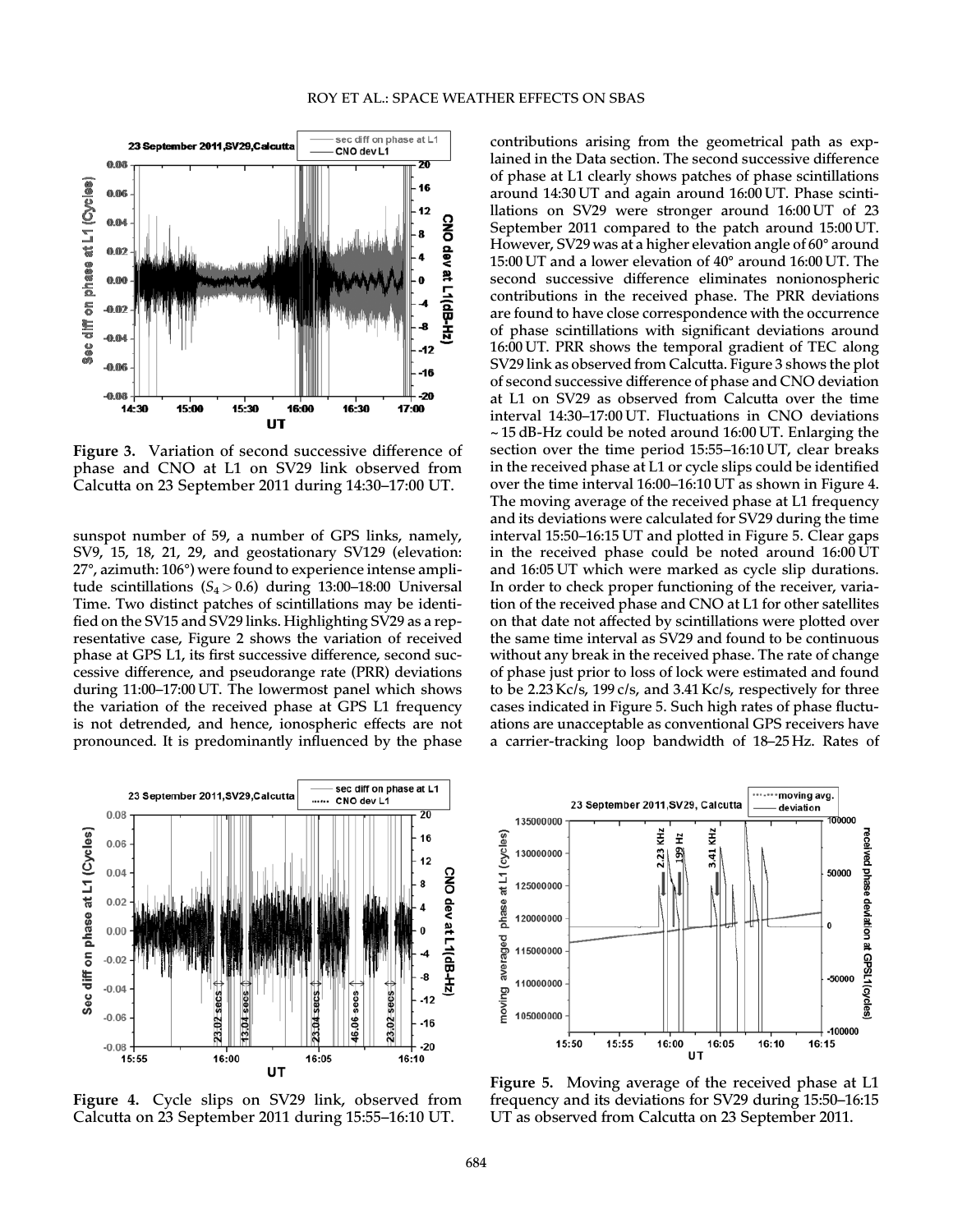

Figure 6. Rates of phase fluctuations corresponding to all cycle slips noted on SV29 on 23 September 2011 from Calcutta.

phase fluctuations corresponding to all the cycle slips noted on SV29 on 23 September 2011 were calculated and shown in Figure 6. Majority of phase fluctuation rates were found to be of 100–500 Kc/s. Similar exercise to compute durations of cycle slips was performed for all magnetically quiet dates during August through October 2011. Durations of cycle slips from all GPS satellites above an elevation of 15° were calculated for the period August through October 2011 for magnetically quiet days at GPS L1 and shown in Figure 7. It is found that although majority of cycle slips were of 1–2 s duration, there were more than 250 cases when the receiver lost lock of the signal for 20–30 s and about 100 occasions when the loss of lock was in excess of 60 s. The latter values are considerably higher and unacceptable as per signal-in-space (SIS) performance requirements for APV approach specified by the ICAO which stipulates a Timeto-Alert (TTA) of 10 s for APV I and 6 s for APV II operations [ICAO, 2006]. Results from Siliguri for 23 September 2011 showed significant loss of lock on SV29 during 16:00–16:30 UT



Figure 7. Number of cycle slips on all SV links observed from Calcutta on magnetically quiet days during August–October 2011.



Figure 8. Number of cycle slips on all SV links observed from Siliguri on magnetically quiet days during September 2011.

with a maximum of 607 s at 16:30 UT. Figure 8 shows the statistics of cycle slip durations observed from Siliguri over September 2011 for magnetically quiet days combining the results from all satellites above an elevation of 15° and affected by intense amplitude scintillations  $(S_4 > 0.6)$ . In this case also, 13 cases of cycle slips were noted with durations of 40–50 s and 76 cases with durations in excess of 60 s thereby rendering SBAS services unavailable. It should be noted that large number of cycle slips were observed from Siliguri with 0.02–2 s duration. However, they are not significant from the point of view of ICAO standards.

#### 4. Discussions

[13] Severe space weather events have the potential to cause serious damage to the technological infrastructure on which society relies. The present paper studies cases of phase scintillations observed from two stations, Calcutta, situated virtually underneath the northern crest of the EIA in the Indian longitude sector, and Siliguri, located beyond the northern crest. Nature of phase fluctuations prior to cycle slips were characterized on the basis of the rate of fluctuations which, when exceeded, the carrier phase tracking loop bandwidth of the receiver caused cycle slips. This gave a causative understanding behind the performance of GPS receivers under ionospheric scintillations likely to be encountered by any operational or planned GNSS. Values of loss of lock observed during February– April and August through October 2011 at Calcutta and during September 2011 at Siliguri are much higher than ICAO standards and unacceptable for applications in high dynamic platforms like civil aviation at low latitudes. Cycle slip durations from a particular GPS satellite, in excess of the Time-to-Alert (TTA) for APV I and APV II approaches for aircrafts as specified by ICAO, indicate introduction of errors in the position information calculated by receivers onboard high dynamic platforms. This may result in severe compromise of service deliverables on the part of SBAS and may jeopardize human lives if applied to civil aviation.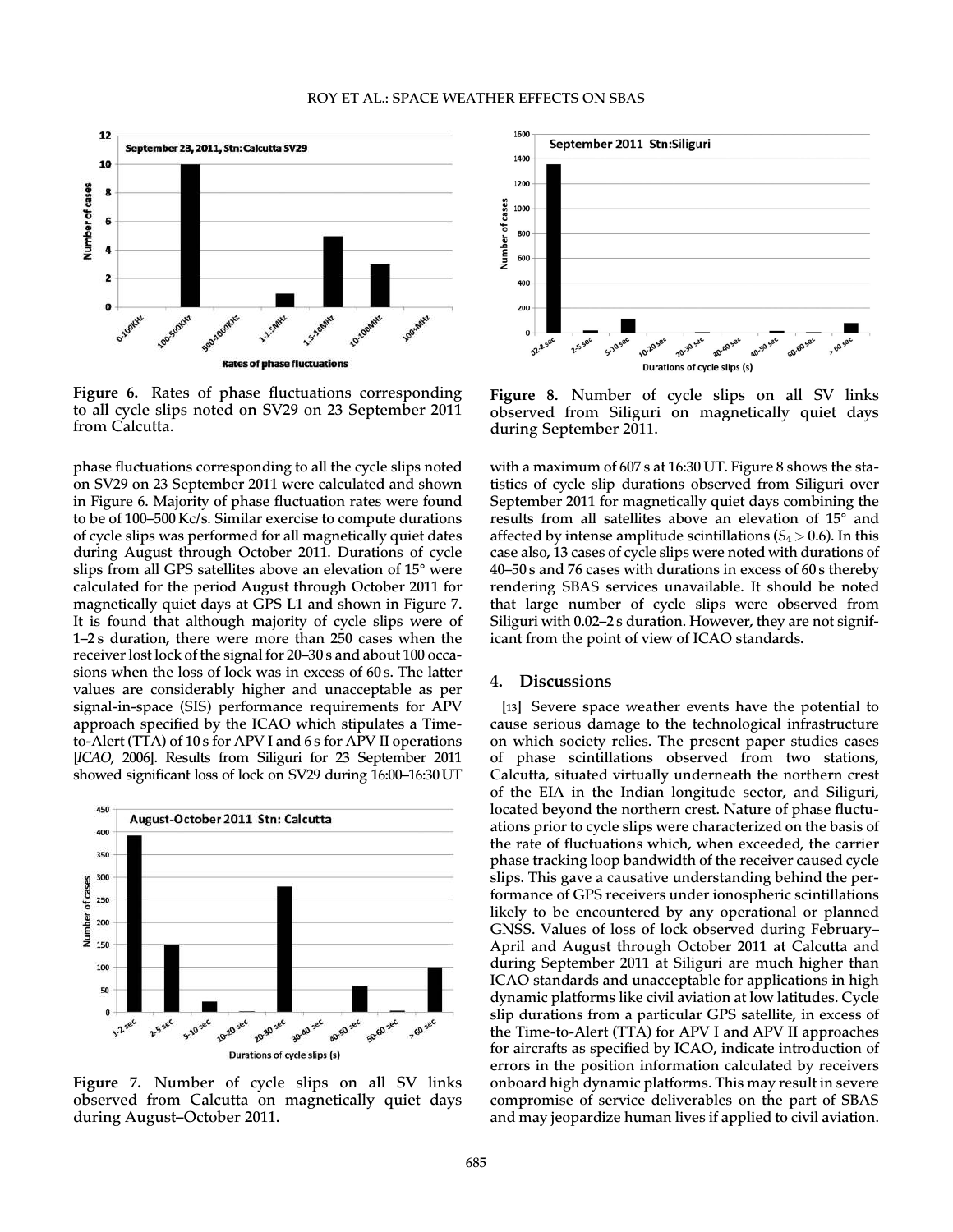Differences in cycle slip statistics for the same period observed from two stations, Calcutta and Siliguri, which essentially cover an almost identical ionospheric swath (at 350 km), forms one of the most significant findings from the present study. Although a case by case correspondence between the evolutionary nature of the irregularities and its impact over a distributed baseline like that between Calcutta and Siliguri has not been studied so far, results from a VHF spaced aerial measurement performed at Calcutta on a continuous basis since 2011 indicate that on 23 September 2011, irregularity characteristic velocities were large and decorrelation times small during postsunset hours at VHF. These two parameters indicate randomness of the medium of propagation and dynamic nature of the evolving irregularities respectively. Hence, large characteristic velocities and small decorrelation distances signify rapidly changing irregularity structure which may result in different radio link performances even across a limited subionospheric swath such as that between Calcutta and Siliguri. The issue of evolution of irregularity structures even across relatively short baselines needs to be studied in further details.

[14] It has been suggested that adapting the signals to possible bandwidth enhancements may assist in improving GPS receiver's carrier-tracking loop performance [Ganguly et al., 2004]. When phase and amplitude scintillations are detected, the loop bandwidth is adaptively increased. When a deep amplitude fade occurs, there is no signal to track; only the PLL loses lock. The Frequency Locked Loop (FLL) portion of the loop is activated at this point of time to facilitate reacquisition of the signal as it recovers from the fade. One major drawback of the above scheme is that wider bandwidth tracking loops introduce more noise and thereby necessitates trade-off between the above two conflicting requirements. There are efforts globally to understand the design of receiver carrier phase tracking loops necessary to maintain lock even in the presence of severe equatorial scintillations [Humphreys et al., 2010]. But these models tend to underestimate the effects of severe equatorial scintillations by failing to understand the essential feature of deep power fades (>15 dB) associated with abrupt phase transitions. Significant improvements in the present understanding of GPS phase fluctuations under scintillation conditions are necessary coupled with intensive observational campaigns at geophysically sensitive locations such as near the northern crest of the EIA.

#### References

- Bandyopadhyay, T., A. Guha, A. DasGupta, P. Banerjee, and A. Bose (1997), Degradation of navigational accuracy with the Global Positioning System during periods of scintillation at equatorial latitudes, Electron. Lett., 33(12), 1010–1011.
- Carrano, C. S., K. M. Groves, and J. M. Griffin (2005), Empirical characterization and modeling of GPS positioning errors due to ionospheric scintillation, Proc. Ionospheric Effects Symp., (IES-2005), USA.
- Das, T., B. Roy, A. DasGupta, and A. Paul (2012), Impact of equatorial ionospheric irregularities on transionospheric satellite links observed from a low-latitude station during the minima of solar cycle 24, Indian J. Radio Space Phys.(Spl. Issue on Low-Latitude upper atmosphere–ionosphereplasmasphere system in a record low solar minimum in Asian sector), 41, 247–257.
- DasGupta, A., S. Ray, A. Paul, P. Banerjee, and A. Bose (2004), Errors in position-fixing by GPS in an environment of strong equatorial scintillations in the Indian zone, Radio Sci., 39, RS1S30, doi:10.1029/ 2002RS002822.
- DasGupta, A., A. Paul, S. Ray, A. Das, and S. Ananthakrishnan (2006), Equatorial bubbles as observed with GPS measurements over Pune, India, Radio Sci., 41, RS5S28, doi:10.1029/2005RS003359.
- de Paula, E. R., M. T. A. H. Muella, J. H. A. Sobral, M. A. Abdu, I. S. Batista, T. L. Beach, and K. M. Groves (2010), Magnetic conjugate point observations of kilometer and hundred-meter scale irregularities and zonal drifts, J. Geophys. Res., 115, A08307, doi:10.1029/ 2010JA015383.
- Ganguly, S., A. Jovancevic, A. Brown, M. Kirchner, and S. Zigic (2004), Ionospheric scintillation monitoring and mitigation using a software GPS receiver, Radio Sci., 39, RS1S21, doi:10.1029/2002RS002812.
- Humphreys, T. E., M. L. Psiaki, B. M. Ledvina, and P. M. Kintner (2005), GPS carrier tracking loop performance in the presence of ISs, Proc. ION GNSS 2005, Institute of Navigation, Long Beach, CA.
- Humphreys, T. E., M. L. Psiaki, and P. M. Kintner Jr. (2010), Modelling the effects of ionospheric scintillation on GPS carrier phase tracking, IEEE Trans. Aerosp. Electron. Syst., 46(4), 1624–1637.
- International Civil Aviation Organization, ICAO (2006), Standard and Recommended Procedures (SARPS), Annex 10, Aeronautical Telecommunication, Radio Navigation Aids, vol. I, 6th ed.
- Kintner, P. M., H. Kil, T. L. Beach, and E. R. de Paula (2001), Fading timescales associated with GPS signals and potential consequences, Radio Sci., 36(4), 731–743.
- Kintner, P. M., B. M. Ledvina, E. R. de Paula, and I. J. Kantor (2004), Size, shape, orientation, speed, and duration of GPS equatorial anomaly scintillations, Radio Sci., 39, RS2012, doi:10.1029/2003RS002878.
- Moraes, A. O., F. S. Rodriguez, W. J. Perrella, and E. R. de Paula (2011), Analysis of the characteristics of low-latitude GPS amplitude scintillation measured during solar maximum conditions and implications for receiver performance, Surv. Geophys., 33(5), 1107-1131, doi:10.1007/s10712-011-9161-z.
- Paul, A., B. Roy, S. Ray, A. Das, and A. DasGupta (2011), Characteristics of intense space weather events as observed from a low latitude station during solar minimum, J. Geophys. Res., 116, A10307, doi:10.1029/2010JA016330.
- Rodrigues, F. S., E. R. de Paula, M. A. Abdu, A. C. Jardim, K. N. Iyer, P. M. Kintner, and D. L. Hysell (2004), Equatorial spread F irregularity characteristics over Sao Luis, Brazil, using VHF radar and GPS scintillation techniques, Radio Sci., 39, RS1S31, doi:10.1029/ 2002RS002826.
- RTCA, Inc. (2006), Minimum Operational Performance Standards for Global Positioning System/Wide Area Augmentation System Airborne Equipment, RTCA DO-229D, December 13.
- Seo, J., T. Walter, T. Y. Chiou, and P. Enge (2009), Characteristics of deep GPS signal fading due to ionospheric scintillation for aviation receiver design, Radio Sci., 44, RS0A16, doi:10.1029/2008RS004077.
- Woo, K.T. (1999), Optimum semi-codeless carrier phase tracking of L2, Proceedings of the ION GPS-99, Nashville, Tennessee, September, 1999.

<sup>[15]</sup> Acknowledgments. This research has been sponsored in part by the Ministry of Human Resource and Development through the TEQIP Program at the University of Calcutta and the Asian Office of Aerospace Research and Development (AOARD), Japan through the SCINDA program of the U.S. Air Force. One of the authors (B.R.) acknowledges the support of Indian Space Research Organisation (ISRO) through the CAWSES-India Phase II Research Fellowship at the S.K. Mitra Center for Research in Space Environment, University of Calcutta. The authors acknowledge the support provided by the Department of Physics, North Bengal University, India in operating the GPS receiver.